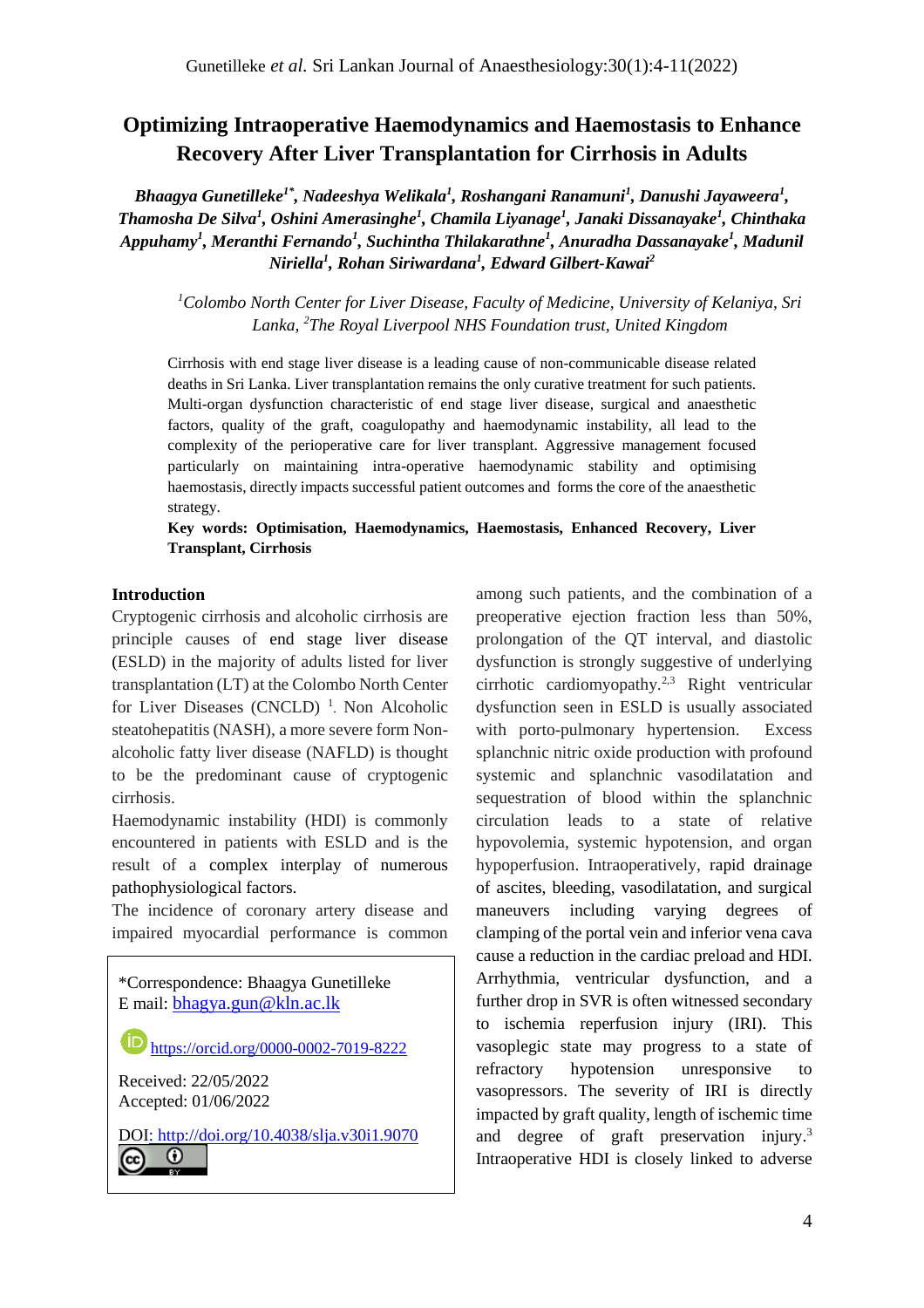outcomes of early graft dysfunction, renal failure, myocardial ischaemia and death. 3-8

Given the high risk and complexity of the management, enhanced recovery after surgery (ERAS) protocols have been developed to improve outcomes following LT. Such protocols are delivered by Integrated Delivery Systems (IDS) whereby multiple clinical teams communicate and coordinate the delivery of optimal patient care throughout a patient's perioperative journey. 9,10

Intra-operatively, such ERAS protocols incorporate multiple evidence-based interventions including advanced haemodynamic monitoring, restrictive use of intravenous fluid, and viscoelastic assay guided management of haemostasis. Whilst demonstration of a direct beneficial effect of ERAS in complex procedures such as liver transplant is difficult due to multiple confounding factors including severity of recipient illness and graft quality, impressive outcomes have been demonstrated by teams adopting ERAS protocols in liver transplant. Such protocolized interventions have enabled early extubation, avoidance of postoperative ventilation, early mobilization, reduction in postoperative complications, shortened length of intensive care and hospital stay and reduced cost of LT, even in patients with high Model for End stage Liver Disease (MELD) scores. <sup>9,10</sup>

## **Optimising Haemodynamics**

## **i) Haemodynamic monitoring**

Early identification of factors predisposing to HDI is key to effective intervention. Invasive arterial blood pressure and central venous pressure, urine output, blood gases, biochemistry including lactate and electrolytes, and haemostasis are monitored during surgery. Mixed venous oxygen saturation, though traditionally used as a measure of the oxygen supply-demand balance, correlates poorly with cardiac output in cirrhotics. Given the compromised state of the patient and rapid and potentially lethal cardiovascular derangement experienced during LT, advanced haemodynamic monitoring is mandated.

The pulmonary artery catheter (PAC) provides an array of useful hemodynamic data and is particularly useful in managing patients with porto-pulmonary hypertension. 3

Trans-oesophageal echocardiography (TOE) is increasingly used owing to its versatility in providing real-time information on i) intracardiac flow, volume and pressure, ii) cardiac structure, function and wall motion abnormalities, and ii) embolic material and intracardiac thrombus, information not readily available with other haemodynamic monitors<sup>11</sup>. The inability to measure rapid changes in pulmonary and systemic vascular resistance are significant limitations of TOE. Alternative technologies for measuring cardiac output include calibrated, pulse wave analysis e.g. PiCCO (Pulse index cardiac output) and LiDCO (Lithium dilution cardiac output). The utility of uncalibrated pulse wave analysis-based monitors e.g., Flowtrac, in cirrhotics is limited as rapid changes in vascular resistance and the use of vasoactive drugs limits their accuracy. Access to advanced haemodynamic monitors is often limited due to cost in a resource poor setting. This restricts the ability to implement a uniform monitoring protocol.

## **ii) Haemodynamic management**

The three phases of a liver transplant - dissection, anhepatic and reperfusion phases, are each unique in their pathophysiology and thus require tailored management strategies. A restrictive fluid strategy, where volume administration is triggered by volume responsive HDI, is associated with reduced hepatic and portal venous pressure and intraoperative bleeding, pulmonary complications, duration of post-operative ventilation, length of ileus, and length of ICU stay. Vasopressors are an integral component of a restrictive fluid strategy. The evidence to support an association between a restrictive fluid strategy and early acute kidney injury or the need for renal replacement therapy in LT is not robust  $3,12-16$ . Targets for stroke volume variation, stroke volume and cardiac index are targeted using a minimum volume of fluid. A CVP of less than 5mmHg is targeted to minimise bleeding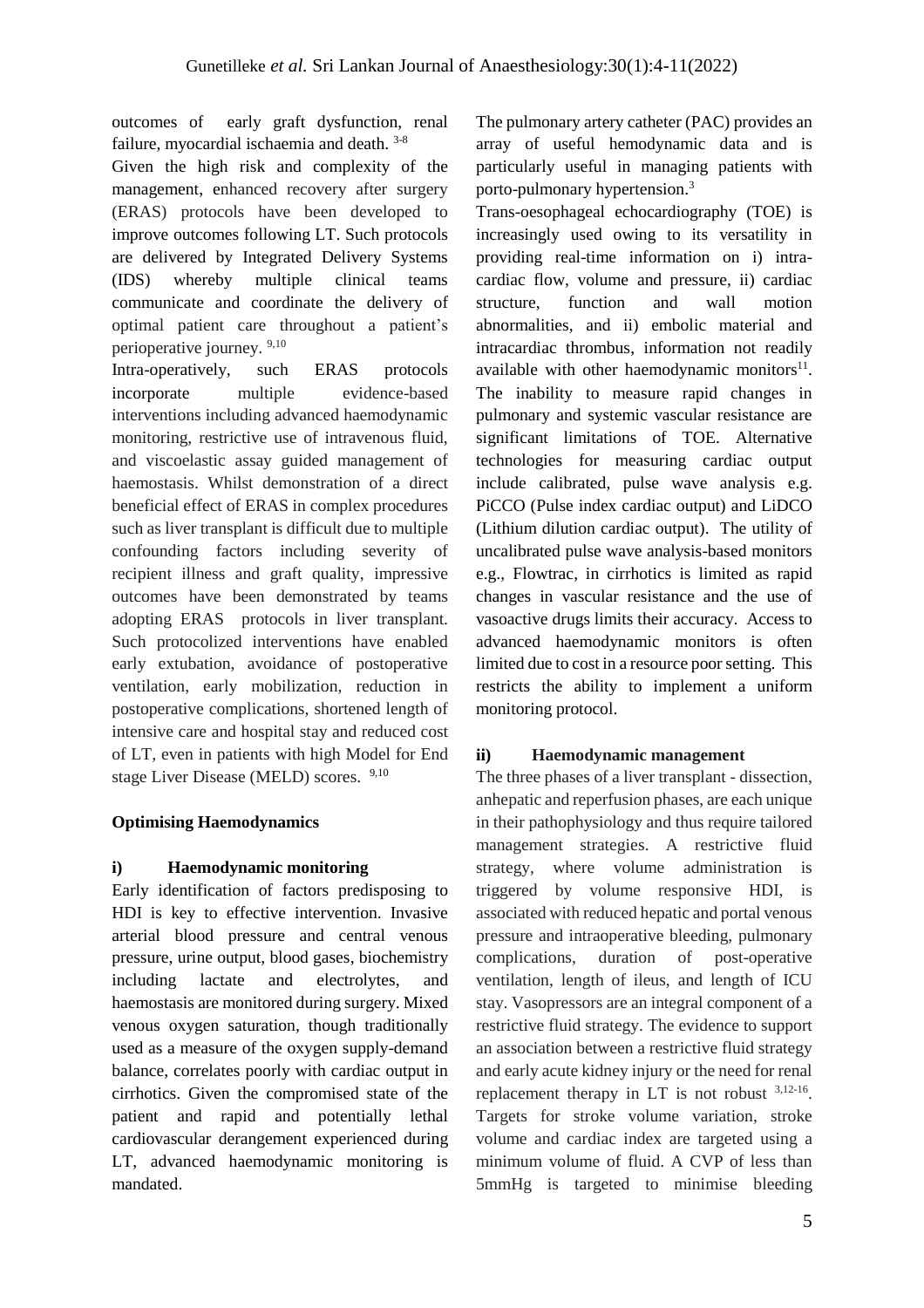associated with hepatic congestion and to reduce portal venous pressure<sup>15</sup>. . The 'Piggy-back technique' is the preferred surgical technique at CNCLD as in our experience it causes less HDI than cross clamp of the inferior vena cava. Venovenous bypass may also be used to overcome severe HDI associated with the above techniques.<sup>3</sup>

## **iii) Intravenous fluid**

Balanced salt solutions are the preferred crystalloid in LT. Use of solutions with a high sodium content in the presence of hyponatraemia can result in dangerous fluctuations of serum sodium concentration<sup>17</sup>. The metabolism of both acetate and lactate by the liver is compromised during LT.

Myocardial depression and HDI are adverse effects of buffered acetate solutions, though the impact on outcome when used in  $LT$  unclear<sup>18</sup>. Plasma acetate assay is not readily available unlike for lactate.

Compound sodium lactate has the potential to elevate serum lactate in ESLD. In donor hepatectomy its use is associated with higher lactate, peak total bilirubin concentration, a prolonged prothrombin time and lower albumin concentration without a significant adverse impact on the final outcome when compared to balanced acetate solutions. 19

Compound sodium lactate is the crystalloid of choice for adult liver transplantation at CNCLD. Normal saline is preferred over ringers lactate in paediatric LT<sup>20</sup>.

Whilst albumin effectively expands intravascular volume with minimal effect on portal venous pressure, crystalloids have been shown to be superior to 5% albumin based fluid regime in live donor liver transplantation<sup>21</sup>. . At CNCLD albumin is used as a replacement fluid in LT particularly after drainage of large volumes of ascites in the dissection phase or in the presence of a steep rise in serum lactate <sup>3</sup>. A plasma albumin above 25 g/l is targeted until the hepatic synthesis of albumin is restored; usually seen around the third postoperative day<sup>22</sup>. Synthetic starch colloid solutions are not recommended in the critically ill due to the risk of renal injury and a non-significant but nevertheless increased risk of bleeding when compared to compound sodium acetate. 23

All intravenous fluids are administered through a 'Rapid infuser-warmer'. This device permits administration of fluid at  $37^{\circ}$ C at rates of up to 750ml/minute with inbuilt pressure and air detection systems, while tracking the volume of fluid infused.

## **iv) Vasopressors**

Restrictive use of intravenous fluid is associated with a degree of dependence on vasopressors to maintain haemodynamic stability. Such a strategy is associated with a lower blood loss, fewer pulmonary complications, shorter duration of ventilation and ICU stay. The impact of intraoperative use of vasopressor on post LT, acute kidney injury (AKI) and need for renal replacement therapy (RRT) is not well defined. 16,24

At CNCLD, Noradrenaline (NE) is used as the first-line vasopressor.<sup>3</sup> Vasopressin is synergistic with NE, and is usually added as the second-line vasopressor when NE dose exceeds 0.1 µg/kg/min. Because of the low endogenous vasopressin levels in ESLD, addition of vasopressin helps to 'centralise' blood volume and is particularly useful in managing vasoplegic shock during  $LT^{3,25,26}$ . The splanchnic vasoconstrictors Terlipressin, is used for the intraoperative treatment of portal hypertension and small for size graft syndrome <sup>3</sup> *.* 

Though the use of vasopressors in the presence of preoperative renal dysfunction and postoperative anemia have been identified as a predictor of early post LT renal dysfunction, this relationship might reflect the severity of underlying cirrhosis and organ dysfunction. 24

## **v) Inotropes**

Ventricular dysfunction is a feature of cirrhotic cardiomyopathy and is commonly observed during the reperfusion stage. Inhaled nitric oxide, prostacyclin and intravenous milrinone are used to treat right ventricular dysfunction secondary to porto-pulmonary hypertension. At CNCLD dobutamine is the inotrope of choice. A cardiac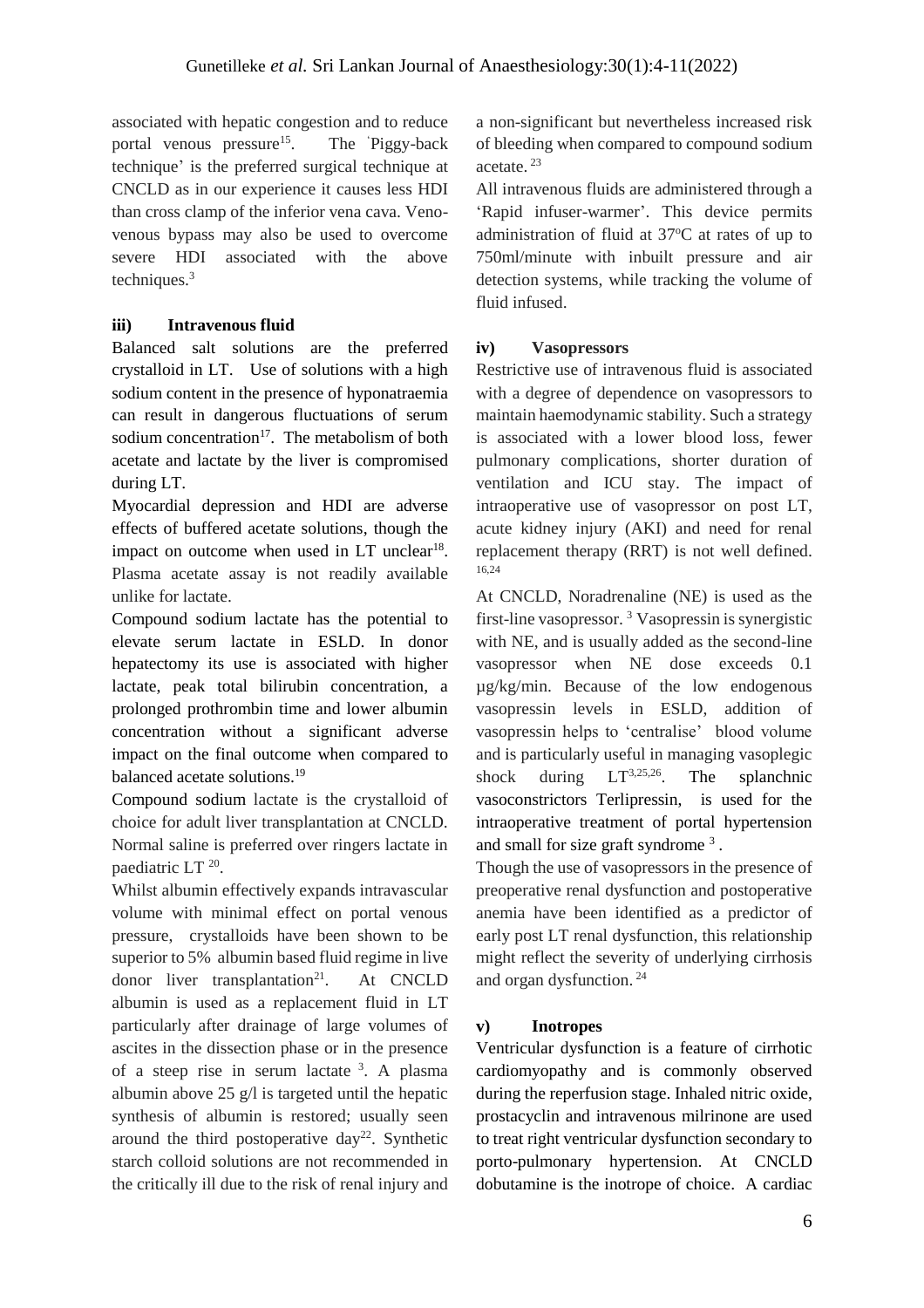function index (CFI) on PiCCO of less than 5.5% is used as a trigger for initiating a dobutamine infusion. Good graft function usually enables rapid tailing of dobutamine in the post reperfusion phase.

*Figure 1. Deranged hepatic synthesis and rebalancing of pro, anti-coagulant and fibrinolytic, anti-fibrinolytic mechanism in cirrhosis - The concept of rebalanced haemostasis in patients with liver disease* **<sup>27</sup> .**



#### **Optimising Haemostasis**

**(i) Rebalanced coagulation with reduced reserves, utility of standard tests of coagulation and viscoelastic hemostatic tests**

Traditionally, patients with chronic liver disease were thought to have a coagulopathy with an increased risk of bleeding as a consequence of reduced synthesis of clotting factors. Recent evidence suggests that such patients are actually in a dynamic state of 'rebalance' due to deranged

primary and secondary haemostasis, anticoagulation and fibrinolysis and a 'reduced reserve' due to a reduced hepatic synthesis (Fig  $1)$  <sup>27</sup>. In ESLD, this precarious balance can easily be disturbed by stressors including liver failure, surgery, bleeding and infection.

Standard tests of coagulation such as prothrombin, activated partial thromboplastin time, platelet count and fibrinogen assay have limited use as predictors of the haemostatic status and bleeding risk in cirrhotics.

- Effect of thrombocytopenia secondary to splenic sequestration and impaired hepatic thrombopoietin synthesis is counter balanced by increased levels of Von Willebrand factor (VWF) and reduction of VWF cleavage protein ADAMTS-13 predisposing to thrombosis  $27$ .
- Prothrombin time (PT) / International normalized ratio (INR) which are minimally affected by changes in levels of protein C and S tends to overestimate bleeding risk. Correction of coagulopathy with fresh frozen plasma (FFP) based purely on PT/INR results in over correction, hypercoagulability and fluid overload.<sup>27</sup>
- Abnormalities of fibrinolysis are not readily detected by standard tests of coagulation. Hyperfibrinolysis during the dissection phase is usually pathological and needs to be treated while hyperfibrinolysis in the anhepatic and reperfusion phase is usually self-limiting.

Whole blood point of care viscoelastic haemostatic assays (VHA); Thromboelastography (TEG) and Rotational thromboelastometry (ROTEM) are increasingly utilized to assess the state of clot formation, strength and fibrinolysis within a short turnaround time and guide therapy in patients with ESLD. VHA reliably predict bleeding and need for transfusion<sup>4,28</sup> . At CNCLD, the management of bleeding and coagulopathy during LT is based on clinical assessment and the Essen University A5 protocol. A modified timing schedule for testing is utilized at CNCLD due to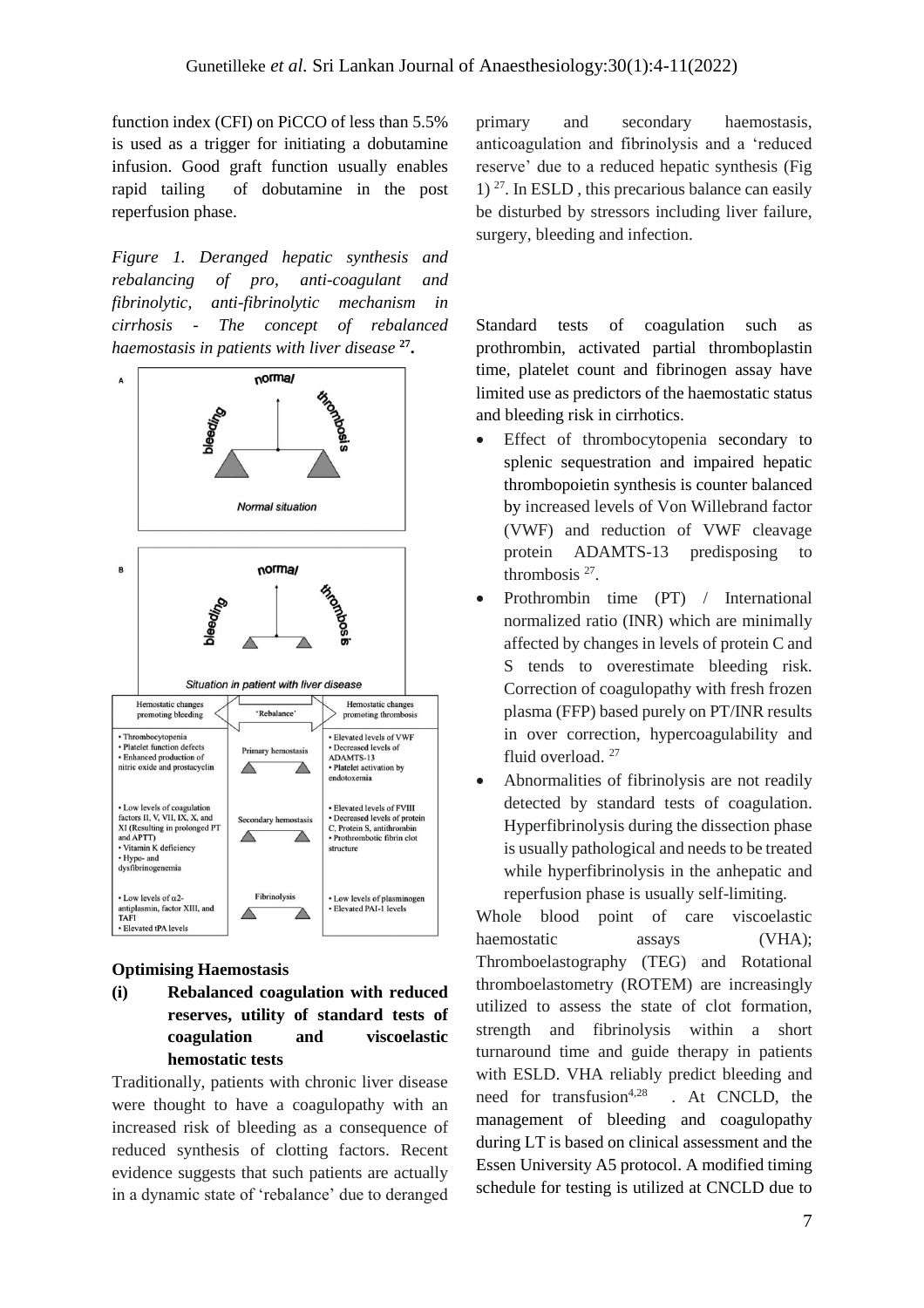the lack of point of care testing in the theatre and ICU  $4.28$ .

## **(ii) Transfusion of blood products**

Blood product transfusion exposes the patient to numerous risks including transfusion reactions and immune modulation. Hypervolaemia and increase in portal hypertension increases bleeding in LT. Anaemia as well as transfusion of blood products have been linked to post liver transplant AKI  $^{24}$ .

Red cell transfusion is an independent risk factor for early post LT AKI and the number of units of packed red cells correlates with reduced one year survival following  $LT^{29-33}$ .

Platelet transfusion is a risk factor for acute lung injury, graft injury and correlates strongly with poor post-transplant outcome <sup>29,34-36</sup>. The use of FFP in LT needs careful consideration due to concerns regarding its safety and limited of evidence of benefit particularly when thrombin generation is impaired <sup>4,31</sup>.

A better understanding of pathophysiology of anaemia and coagulopathy in ESLD as well as advances in surgery, anaesthesia and VHA guided coagulation therapy have revolutionised the management of coagulopathy and bleeding induced HDI in LT and led to a dramatic reduction in transfused volumes of blood products 4,29,30 .

At CNCLD, leukocyte depleted red blood cells are transfused targeting a Hb of 7-9g/dl. The use of tranexamic acid, cryoprecipitate, platelet concentrate and FFP is guided by the Essen University A5 protocol. <sup>(4)</sup> The use of factor concentrates reduces the exposure to blood products  $(34,37)$ , but its use at CNCLD is limited due to cost.

A restrictive transfusion strategy linked to VHA based protocols are integrated in ERAS protocols in liver transplantation.(38,39)

## **CONCLUSION**

End stage liver disease secondary to cirrhosis is a leading cause of death due to non-communicable disease in Sri Lanka. Cryptogenic cirrhosis and alcoholic cirrhosis are the principal aetiologies in patients presenting for liver transplant at CNCLD. Management of haemodynamics and haemostasis in liver transplant is complex due to multiple factors including ESLD related multisytem dysfunction, and graft quality. A strategy targeting haemodynamic stability and optimal haemostasis is critical to achieve enhanced recovery following liver transplant.

## **Key points**

- Multiple factors including liver failure, portal hypertension, coagulopathy, multisystem dysfunction, graft related factors compounded by stresses induced by surgery and anaesthesia contribute to HDI.
- Advanced haemodynamic monitoring, restrictive intravenous fluid strategy combined with vasopressors and inotropes are used to manage HDI.
- Rebalanced coagulation with diminished reserves results in a unique cirrhotic coagulopathy.
- Use of a VHA based algorithm has resulted in a drastic reduction of blood product use without an increase in bleeding or thrombosis.
- Adoption of ERAS protocols in LT have been linked to improved outcome.

## **References**

1. Dassanayake AS. Nonalcoholic Fatty Liver Disease: Identifying the Disease Burden in Sri Lanka. *Euroasian journal of hepatogastroenterology.* 2018;**8**(1):69-72. DOI: http://doi.org/[10.5005/jp-journals-10018-](https://doi.org/10.5005/jp-journals-10018-1263) [1263](https://doi.org/10.5005/jp-journals-10018-1263)

2. Younossi ZM, Koenig AB, Abdelatif D et al. Global epidemiology of nonalcoholic fatty liver disease—meta‐analytic assessment of prevalence, incidence, and outcomes. *Hepatology.* 2016;**64**(1):73-84. DOI: http://doi.org/ [10.1002/hep.28431](https://doi.org/10.1002/hep.28431)

3. Bezinover D, Mukhtar A, Wagener G et al. Hemodynamic Instability During Liver Transplantation in Patients with End-Stage Liver Disease: A Consensus Document from ILTS, LICAGE, and SATA. *Transplantation*:October 2021;**105**(10):2184-2200. DOI: http://doi.org/10.1097/TP.00000000003642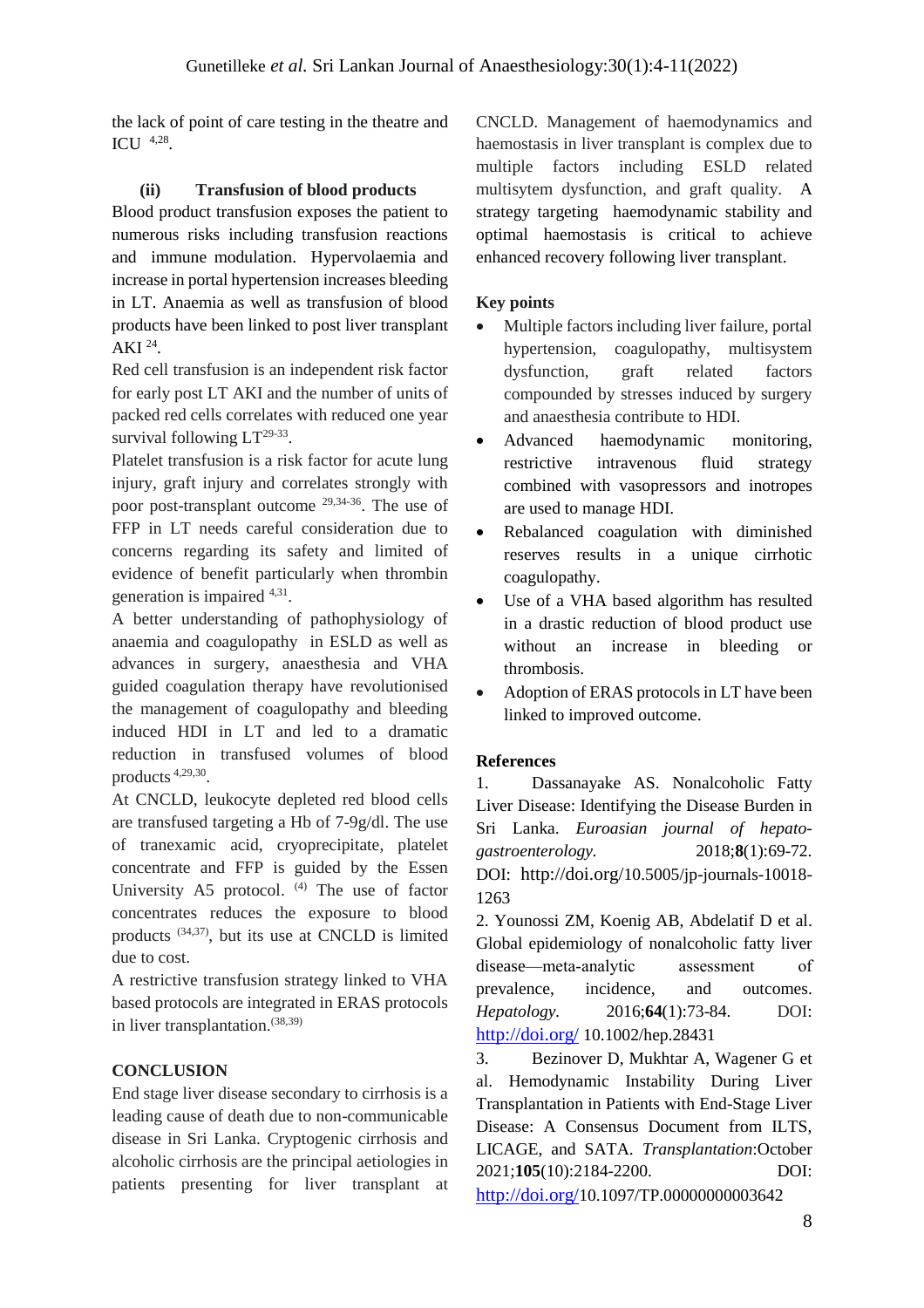4. Görlinger K, Sakai T, Dirkmann D et al. Bleeding related to liver transplant. *Management of Bleeding Patients*: Springer; 2021. p. 339-59. DOI:http://doi.org/10.1007/978-3-030-56338- 7\_35

5. Joosten, A., Lucidi, V., Ickx, B. *et al.* Intraoperative hypotension during liver transplant surgery is associated with postoperative acute kidney injury: a historical cohort study.*BMC Anesthesiol*ogy 2021;**21**(1) 1- 10.DOI:http://doi.org/10.1186/s12871-020- 01228-y

6. Chung HS, Jung DH, Park CS. Intraoperative predictors of short-term mortality in living donor liver transplantation due to acute liver failure. *Transplant Proc.* 2013;**45**(1):236-40. DOI: http://doi.org/10.1016/j.transproceed.2012.06.0 77.

7. Prasad, V., Guerrisi, M., Dauri, M. *et al.* Prediction of postoperative outcomes using intraoperative hemodynamic monitoring data. *Scientific Reports* 2017;**(7)**:1-11 DOI: http://doi.org/10.1038/s41598-017-16233-4

8. Kim YK, Lee K, Hwang G-S, Cohen RJ. Sympathetic withdrawal is associated with hypotension after hepatic reperfusion. *Clinical autonomic research*. 2013;**23**(3):123-31.

DOI:http://doi.org/10.1007/s10286-013-0191- 0.

9. Rodríguez-Laiz GP, Melgar-Requena P, Alcázar-López et al C Fast-Track Liver Transplantation: Six-year Prospective Cohort Study with an Enhanced Recovery After Surgery (ERAS) Protocol. *World Journal of Surgery*. 2021;**45**(5):1262-71.

DOI:http://doi.org/10.1007/s00268-021-05963- 2.

10. Mandell MS, Huang J, Zhao J. Enhanced recovery after surgery and practical application to liver transplantation. *Best Practice & Research Clinical Anaesthesiology*. 2020;**34**(1):119- 27.DOI:http://doi.org/

10.1016/j.bpa.2020.02.001

11. Klinck JR, De Wolf A. Liver transplantation: anaesthesia and perioperative care. *Oxford Textbook of Transplant Anaesthesia and Critical Care*. 2015:Oxford University Press

ISBN-13:9780199651429.DOI:

http://doi.org/10.1093/med/9780199651429. 001.0001

12. Perilli V, Aceto P, Sacco T, et al. Anaesthesiological strategies to improve outcome in liver transplantation recipients. *Eur Rev Med Pharmacol Sci.* 2016;**20**(15):3172-7.

13. Reydellet L, Blasco V, Mercier M-F et al. Impact of a goal-directed therapy protocol on postoperative fluid balance in patients undergoing liver transplantation: a retrospective study. *Annales francaises d'anesthesie et de reanimation*; 2014;**33**(4):e47-54.DOI:

http://doi.org/ 10.1016/j.annfar.2013.12.016.

14. Massicotte L, Perrault M-A, Denault AY et al. Effects of phlebotomy and phenylephrine infusion on portal venous pressure and systemic hemodynamics during liver transplantation. *Transplantation*. 2010;**89**(8):920-7.DOI: http://doi.org/ 10.1097/TP.0b013e3181d7c40c.

15. Carrier FM, Chassé M, Wang HT et al. Restrictive fluid management strategies and outcomes in liver transplantation: a systematic review. *Canadian Journal of Anesthesia/Journal canadien d'anesthésie*. 2020;**67**(1):109-27.DOI: http://doi.org/ 10.1007/s12630-019-01480-y.

16. Carrier FM, Sylvestre M-P, Massicotte L, Bilodeau M. et al. Effects of intraoperative hemodynamic management on postoperative acute kidney injury in liver transplantation: An observational cohort study. *PloS one*. 2020;**15**(8):e0237503.

DOI:

http://doi.org/10.1371/journal.pone.0237503.

17. Pfortmueller CA, Funk G-C, Reiterer C et al. Normal saline versus a balanced crystalloid for goal-directed perioperative fluid therapy in major abdominal surgery: a double-blind randomised controlled study. *British journal of anaesthesia*. 2018;**120**(2):274-83.

DOI:http://doi.org/10.1016/j.bja.2017.11.088.

18. Ellekjaer KL, Perner A, Jensen MM, Møller MH. Lactate versus acetate buffered intravenous crystalloid solutions: a scoping review. *British Journal of Anaesthesia*. 2020; **125**(5):693-703.DOI:http://doi.org/ 10.1016/j.bja.2020.07.017.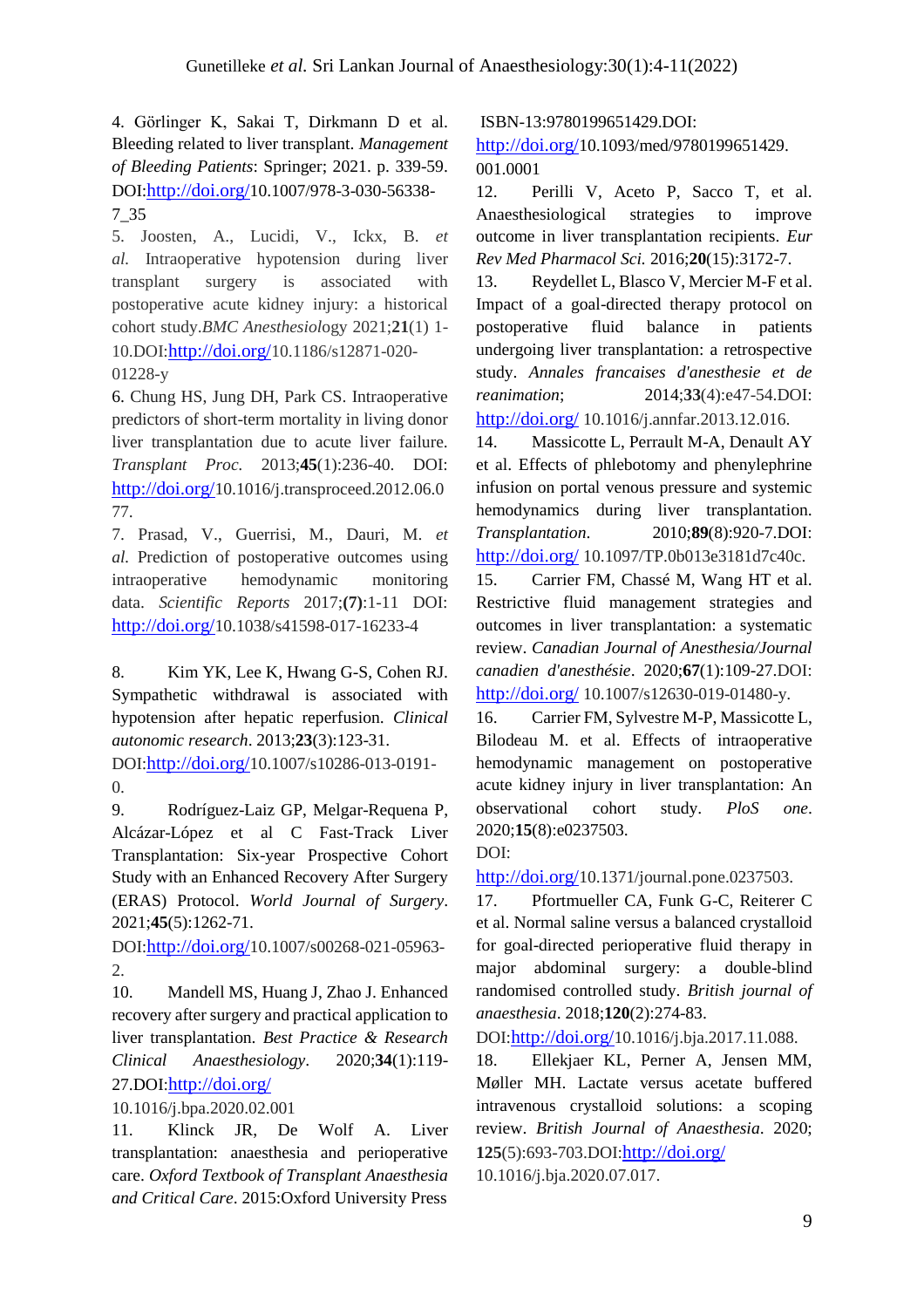19. Shin WJ, Kim YK, Bang JY, Cho SK, Han SM, Hwang GS. Lactate and liver function tests after living donor right hepatectomy: a comparison of solutions with and without lactate. *Acta Anaesthesiologica Scandinavica*. 2011;**55**(5):558-64.DOI:

http://doi.org/10.1111/j.1399-

6576.2011.02398.x

20. Dai Wb, Chen Lk, Qi Sy, Pan Zy, Zhang X, Huang Ll, et al. Lactated Ringer's solution versus normal saline in pediatric living‐donor liver transplantation: A matched retrospective cohort study. *Pediatric Anesthesia*. 2021;31**(6)**:702-12.DOI:http://doi.org/ 10.1111/pan.14181.

21. Huang C-J, Cheng K-W, Chen C-L, Wu S-C, Shih T-H, Yang S-C, et al. Clinical beneficial effects of using crystalloid only in recipients of living donor liver transplantation. *International journal of environmental research and public health*. 2017;**14**(11):1418.DOI: http://doi.org/ 10.3390/ijerph14111418.

22. Amouzandeh M, Nowak G, Januszkiewicz A, Wernerman J et al. Albumin mass balance and kinetics in liver transplantation. *Critical Care*. 2018;**22**(1):1-10.

DOI:http://doi.org/10.1186/s13054-018-2053-6 23. Perner A, Haase N, Guttormsen AB et al. Hydroxyethyl starch 130/0.42 versus Ringer's acetate in severe sepsis. *New England Journal of Medicine.* 2012;**367**(2):124-34.DOI: http://doi.org/ 10.1056/NEJMoa1204242.

24. Wiesen P, Massion PB, Joris J et al. Incidence and risk factors for early renal dysfunction after liver transplantation. *World journal of transplantation*. 2016;**6**(1):220-32. DOI:http://doi.org/10.5500/wjt.v6.i1.220.

25. Wagener G, Kovalevskaya G, Minhaz M et al. Vasopressin deficiency and vasodilatory state in end-stage liver disease. J*ournal of cardiothoracic and vascular anesthesia.* 2011;**25**(4):665-70.DOI:http://doi.org/

## 10.1053/j.jvca.2010.09.018.

26. Keegan M, Gali B, Brown D et al. Serum vasopressin concentrations during orthotopic liver transplantation. *Transplantation proceedings*; 2010;**42**(7):2594-8.

DOI:

http://doi.org/10.1016/j.transproceed.2010.04.0 51.

27. Lisman T, Hernandez‐Gea V, Magnusson M, et al. The concept of rebalanced hemostasis in patients with liver disease: Communication from the ISTH SSC working group on hemostatic management of patients with liver disease. *Journal of Thrombosis and Haemostasis*. 2021;**19**(4):1116-22. DOI: http://doi.org/ 10.1111/jth.15239

28. Görlinger K, Pérez-Ferrer A, Dirkmann D et al. The role of evidence-based algorithms for rotational thromboelastometry-guided bleeding management. *Korean journal of anesthesiology*. 2019;**72**(4):297-322. DOI:

http://doi.org/10.4097/kja.19169.

29. de Boer MT, Christensen MC, Asmussen M et al. The impact of intraoperative transfusion of platelets and red blood cells on survival after liver transplantation. *Anesthesia & Analgesia*. 2008;**106**(1):32-44.DOI:http://doi.org/

10.1213/01.ane.0000289638.26666.

30. Hendriks H, Van der Meer J, de Wolf JTM et al. Intraoperative blood transfusion requirement is the main determinant of early surgical re‐intervention after orthotopic liver transplantation. *Transplant international*. 2004;**17**(11):673-9. DOI:

http://doi.org/10.1007/s00147-004-0793-5.

31. Levy JH, Grottke O, Fries D et al. Therapeutic plasma transfusion in bleeding patients: a systematic review. *Anesthesia & Analgesia*. 2017;**124**(4):1268-76. DOI: http://doi.org/

10.1213/ANE.0000000000001897.

32. Biancofiore G, Blasi A, De Boer MT et al. Perioperative hemostatic management in the cirrhotic patient: a position paper on behalf of the Liver Intensive Care Group of Europe (LICAGE). *Minerva anestesiologica*. 2019;**85**(7):782-98. DOI: http://doi.org/10.23736/S0375-9393.19.13468- 2.

33. Mrzljak A, Franusic L, Pavicic-Saric J et al. Pre-and intraoperative predictors of acute kidney injury after liver transplantation. *World Journal of Clinical Cases*. 2020;**8**(18):4034-42.